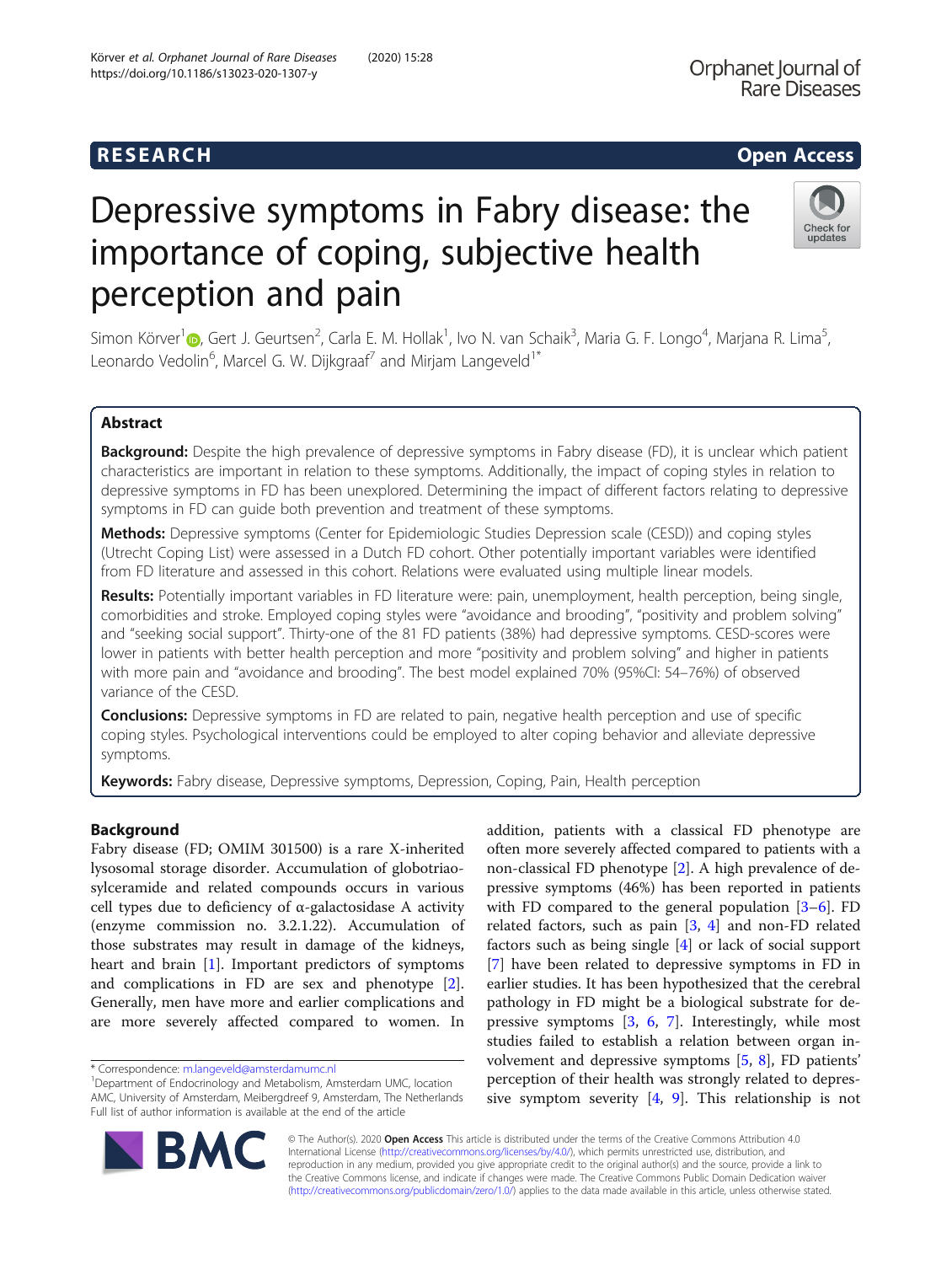unique for FD and has been shown in other diseases as well [\[10](#page-8-0)]. While many patients living with a chronic disease show resilience and manage to adapt to new situations, such adjustment is hampered in a substantial subgroup [\[11\]](#page-8-0). Coping, a process of cognitive and behavioral effort to manage daily hassles as well as stressors that tax or exceed the resources of a person  $[12]$  $[12]$ , might be an important factor in the psychological adjustment to a chronic disease like FD. In chronic diseases such as rheumatoid arthritis or type 2 diabetes, different coping styles have been related to both improvement and worsening of psychological  $[13]$  $[13]$  and physical outcomes  $[13]$  $[13]$  $[13]$ , [14\]](#page-8-0).

Determining the importance of different factors in relation to depressive symptoms in FD can support the identification of patients at risk as well as a starting point for FD specific (psychologic) interventions to prevent or treat depressive symptoms. Previous studies explored different variables in relation to depressive symptoms making it difficult to determine which factors should receive more attention and which can be ignored. Moreover, coping styles have not been previously assessed in relation to depressive symptoms in patients with FD. The purpose of this study was therefore: 1) To identify potentially important variables related to depressive symptoms in FD through a literature search and to evaluate the effect of these in our patient cohort; 2) To evaluate coping styles in relation to depressive symptoms in FD; 3) To explore further potential variables of interest in relation depressive symptoms in FD.

#### Methods

#### Study design and data collection

The Amsterdam University Medical Center (location Academic Medical Center (AMC)) is the national referral center for FD. Adult Fabry patients  $(n = 154)$  at the AMC were screened for eligibility (Fig. [1](#page-2-0)). All included patients filled out questionnaires and completed a comprehensive neuropsychological assessment, between July 2016 and April 2017. The tests were performed at the AMC outpatient clinic or during a home visit. The neuropsychological data have been published elsewhere [[15\]](#page-8-0). Demographic, clinical and disease characteristics were extracted from a local clinical database and crosschecked with medical records. Patients were phenotypically characterized as having classical or non-classical FD using established criteria [[15,](#page-8-0) [16\]](#page-8-0).

#### Identification of variables related to depressive symptoms in FD

Studies were identified using: 1) a systematic review giving an overview of studies on depressive symptoms in FD until November 2012 [[3\]](#page-8-0) and 2) a PubMed search until the 7th of January 2019. We used an extended version of the search from the systematic review [\[3](#page-8-0)] including synonyms of "Fabry disease", "depression" and "psychology" (see Additional file [3:](#page-7-0) Supplemental identified variables: Search for studies). Variables were extracted and classified as "related to depressive symptoms in FD" or as "unrelated to depressive symptoms in FD".

#### Depressive symptoms

The Center for Epidemiologic Studies Depression scale (CESD) was used to quantify depressive symptoms [\[17](#page-8-0)]. Twenty items are scored on a four point Likert scale (range 0 to 3) resulting in a score between 0 and 60. Scores ≥16 indicate the presence of depressive symptoms [\[4,](#page-8-0) [17\]](#page-8-0).

#### Coping

Coping was measured using the Utrecht Coping List (UCL, a Dutch version of the Coping Scale by Westbrook [[18\]](#page-8-0)), a questionnaire consisting of 47 items measuring seven coping styles (palliative, passive, active, avoiding, social support seeking, reassuring thoughts, expressing emotions) [\[19](#page-8-0)]. Responses are rated on a scale ranging from 1 (seldom or never) to 4 (very often) and can be added to a total score per coping style, with higher scores indicating stronger use of that coping style. Coping is regarded as a personality style, meaning that most people have a regular way of coping with stressors but might change this style somewhat depending on the situation [\[19](#page-8-0)].

#### Neuropsychological test battery and subjective cognitive complaints

All included patients completed 16 well-established neuropsychological tests assessing: language, memory, visuospatial perception, processing speed and executive functioning (for specific neuropsychological tests see [[15](#page-8-0)]). Presence or absence of objective cognitive impairment was determined using preset criteria (see Additional file [1](#page-7-0): Supplemental methodology: Objective cognitive impairment). Subjective cognitive complaints were assessed in a structured interview and rated as present or absent.

#### Additional questionnaires

Pain was assessed using the Brief Pain Inventory (BPI) with scores graded from 0 (absence of pain) to 10 (worst possible pain) [\[20\]](#page-8-0). For this study we used the BPI severity score. This score is an average of four items: worst pain, least pain, average pain and pain right now [[21](#page-8-0)].

The 36-item short form survey (SF-36) is a health related quality of life (QoL) questionnaire, consisting of 36 items. The SF-36 assesses eight domains of QoL on a scale from 0 to 100, with higher scores indicating better functioning [\[22\]](#page-8-0). In this study we focused on the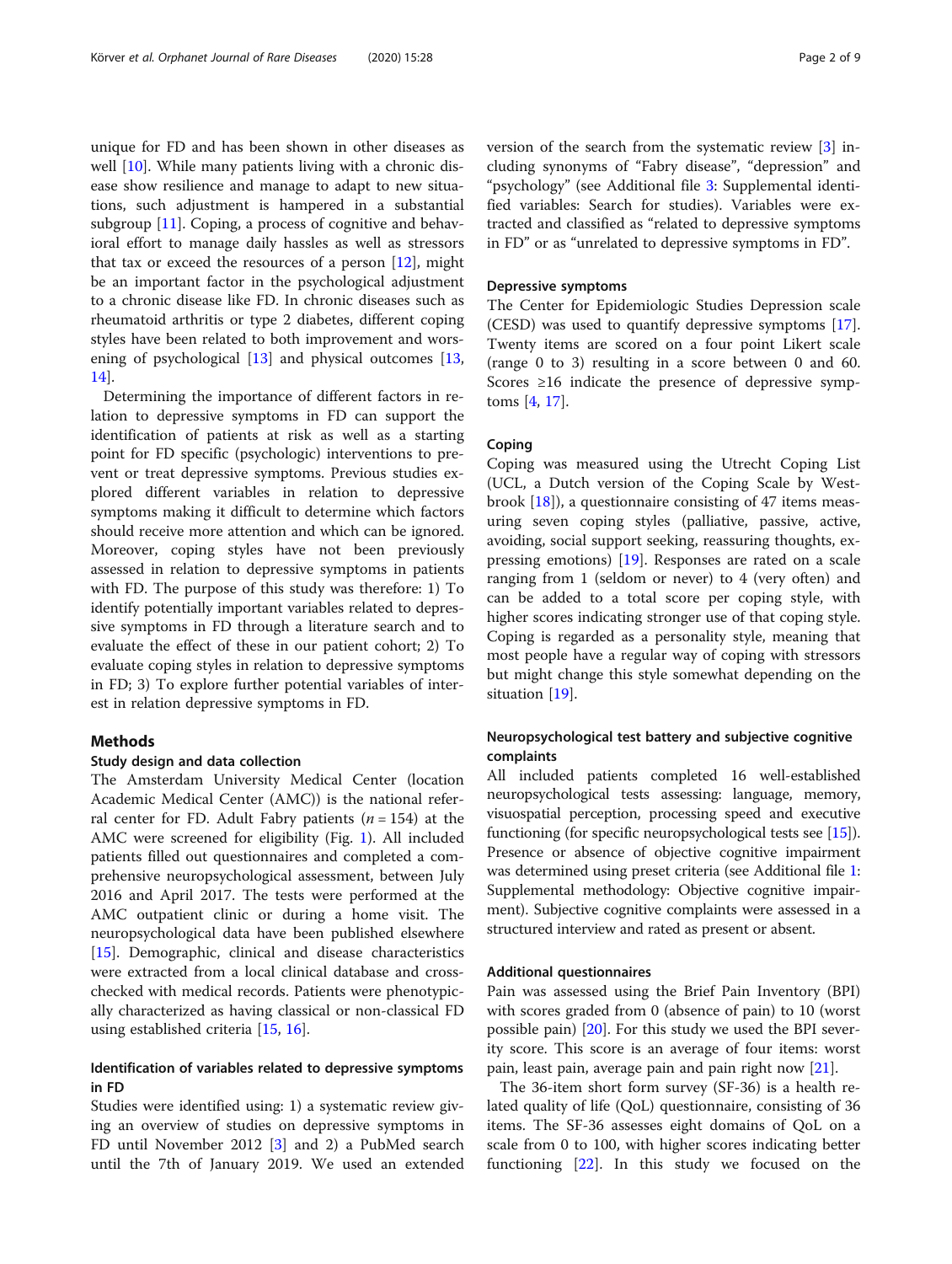<span id="page-2-0"></span>

following subscales: subjective health perception, fatigue and self-rated social functioning.

Sleep quality was measured using the Pittsburgh Sleep Quality Index (PSQI) [[23](#page-8-0)]. Total scores range from 0 to 21 and a score > 5 is indicative of poor sleep quality.

#### Clinical characteristics, complications and comorbidities

We calculated left ventricular mass, rated cardiac fibrosis and calculated estimated glomerular filtration rate (see Additional file [1:](#page-7-0) Supplemental methodology: Clinical characteristics and complications for additional information). Stroke was diagnosed by a neurologist using a combination of clinical symptoms and MRI (if available). Comorbidity was defined as presence or absence of an additional (chronic) somatic disorder.

#### Brain MRI

Routine follow-up scans were performed on a yearly or biannual basis using a 3T system (Philips Ingenia, Philips Medical Systems, Best, The Netherlands), using a standardized protocol [[15\]](#page-8-0). Two neuroradiologists rated the MRIs, (MRL evaluated basilar artery pathology, MGL evaluated infarctions and white matter lesions (WMLs)), blinded for all patient characteristics. WMLs were rated on axial FLAIR using the Fazekas scale, ranging from 0 (no WMLs) to 6 (confluent periventricular and deep WMLs) [\[24](#page-8-0)].

#### Statistical methods

R (version 3.5.1) was used for statistical analysis. Pvalues < 0.05 were regarded as significant, unless stated otherwise.

Firstly, an exploratory factor analysis (EFA) was performed on the UCL. The rationale was that adding the original seven subscales of the UCL to a multiple regression analysis would complicate adding other variables due to limited power. The EFA reduced the number of UCL scales for the multiple regression analysis while providing a reflection of coping styles employed by FD patients.

The EFA in short: We adjusted the EFA-methodology for the non-normality and ordinal nature of the data. Factors were named using the items with the strongest loading per factor and factor scores were calculated according to the Anderson-Rubin method [\[25\]](#page-8-0). This results in continuous scores with a mean of 0 and a change in factor score of 1 per SD increase or decrease. Most scores will range between − 2 to 2, and higher scores indicate more extensive use of the coping style in question.

UCL factor scores were split by sex and phenotype. A one-way ANOVA with Bonferroni correction was performed to compare factor scores.

Secondly, two multiple linear regression models were created with CESD score as the outcome variable. Model 1 was used to evaluate the effect of important variables identified in previously published FD research i.e. previously significantly related to depressive symptoms in FD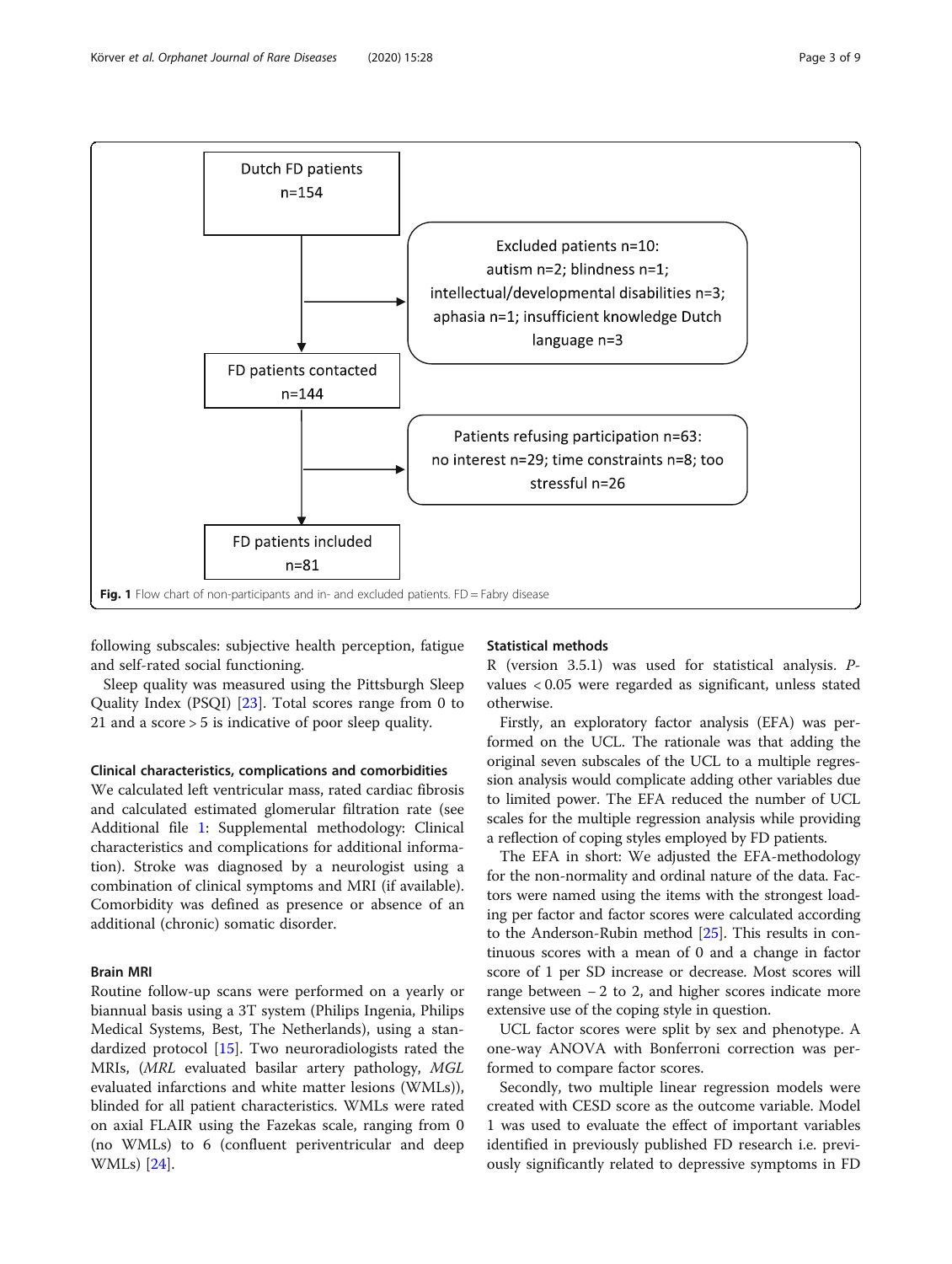and available in our cohort. In Model 2 we extended Model 1 with the coping styles identified using EFA. Assumptions of both models were assessed and we performed sensitivity analyses removing outliers/influential patients to test the robustness of the findings.

Lastly, we explored the effects of other potentially interesting variables in relation to depressive symptoms in FD, using an akaike information criterion based explorative automated model generating procedure. The explorative automated procedure specified all possible models with the given set of variables and presents model-averaged importance of variables (See Additional file [1](#page-7-0): Supplemental methodology: statistical methods for additional information on abovementioned analyses). In the explorative automated model generating procedure we added the variables of Model 2 as well as variables that are important in depression research in the general population but seemed less important or have never been explored in previous FD literature.

Results were reported in accordance with the Strengthening the Reporting of Observational studies in Epidemiology guidelines [\[26](#page-8-0)].

#### Results

#### Patients

There were no significant differences between participants and excluded patients/non-participants in sex, phenotype, age, history of stroke or median Fazekas score [\[15](#page-8-0)]. A total of 81 patients were included, 52.6% of the Dutch Fabry cohort (Fig. [1](#page-2-0)), with a mean age of 44.5 ± 14.3 years (range: 19–76 years) (Table [1](#page-4-0)). Twentyeight patients were men (34.6%), 60 patients (74.1%) had a classical phenotype and 43 patients (53.1%) were currently treated with enzyme replacement therapy. Twenty-two patients (27.2%) reported a history of, or current, depression. WML severity was generally mild, but in some patients with classical disease Fazekas scores ranged up to 6, indicating presence of severe confluent WMLs.

#### Depressive symptoms and neuropsychological functioning

A total of 31 patients (38.3%) experienced depressive symptoms (score of  $\geq 16$  on the CESD) and scores ranged from 0 to 44 (Table [2](#page-5-0)). The presence of depressive symptoms was evenly spread over subgroups defined by sex and phenotype. Thirteen patients (16.0%) were classified as having objective cognitive impairment, of which seven were men with classical FD (41.0%) and none were women with non-classical FD.

#### Exploratory factor analysis of the Utrecht coping list

EFA of the UCL data resulted in three coping styles. These styles will be referred to as "avoidance and brooding", "positivity and problem solving" and "seeking social support and comfort". See additional file [2](#page-7-0): Supplemental results: EFA for further information.

There were no significant differences in employment of coping styles between the FD subgroups divided by sex and phenotype (avoidance and brooding:  $F(3,77) =$ 0.28,  $p = 0.84$ ; positivity and problem solving:  $F(3,77) =$ 0.87,  $p = 0.46$ ; social support and comfort:  $F(3,77) = 2.42$ ,  $p = 0.07$ ).

#### Identified variables and multiple linear regression

A total of 16 studies assessed the relation between one or more variables and depressive symptoms in FD (see Additional file [3](#page-7-0): Supplemental identified variables: Depressive symptoms in FD literature and variables of interest for details). Six variables were found to be significantly related to depressive symptoms in earlier FD studies (i.e. BPI severity score, being unfit for work, SF-36 health perception score, being single, presence of comorbidities and history of stroke). These variables were added in Model 1. Model 1 explained 43.3% of CESD score variance  $(F(6,74) = 9.43, p < 0.0001, 95\%CI 24.3-$ 5[3](#page-5-0).7%, adjusted  $\mathbb{R}^2$  39.3%) (Table 3). CESD scores were positively related to higher BPI severity scores and negatively related to higher SF-36 health perception and to presence of a comorbidity.

Model 2 investigated the coping styles identified with EFA in relation to the CESD scores (Avoidance and brooding, positivity and problem solving, seeking social support and comfort), in addition to the six variables from Model 1. Model 2 explained 70.3% of CESD score variance (F(9, 71) = 18.68,  $p < 0.0001$ , 95%CI 53.9–75.9%, adjusted  $\mathbb{R}^2$ 67.1%) (Table [3\)](#page-5-0). CESD scores in this model were positively related to higher BPI severity scores and to higher avoidance and brooding. CESD scores were negatively related to higher SF-36 health perception and to more employment of positivity and problem-solving. The avoidance and brooding coping style had the greatest effect on CESD scores considering the standardized beta coefficients.

Overall, assumptions of both linear models were met. Sensitivity analyses, removing outliers and patients with most influence on the models fit, revealed no major differences in the model results (Additional file [2](#page-7-0): Supplemental results: Assumption testing).

#### Explorative automated model generation

Another seven variables of interest were identified and included in the automated explorative models with the CESD score as outcome variable (Additional file [3:](#page-7-0) Supplemental identified variables: Variables related to depressive symptoms in the general population). Added to all variables from Model 2 were: presence of loneliness, cardiac and/or renal involvement, SF-36 fatigue scale, self-rated sleep quality (PSQI), history of depression,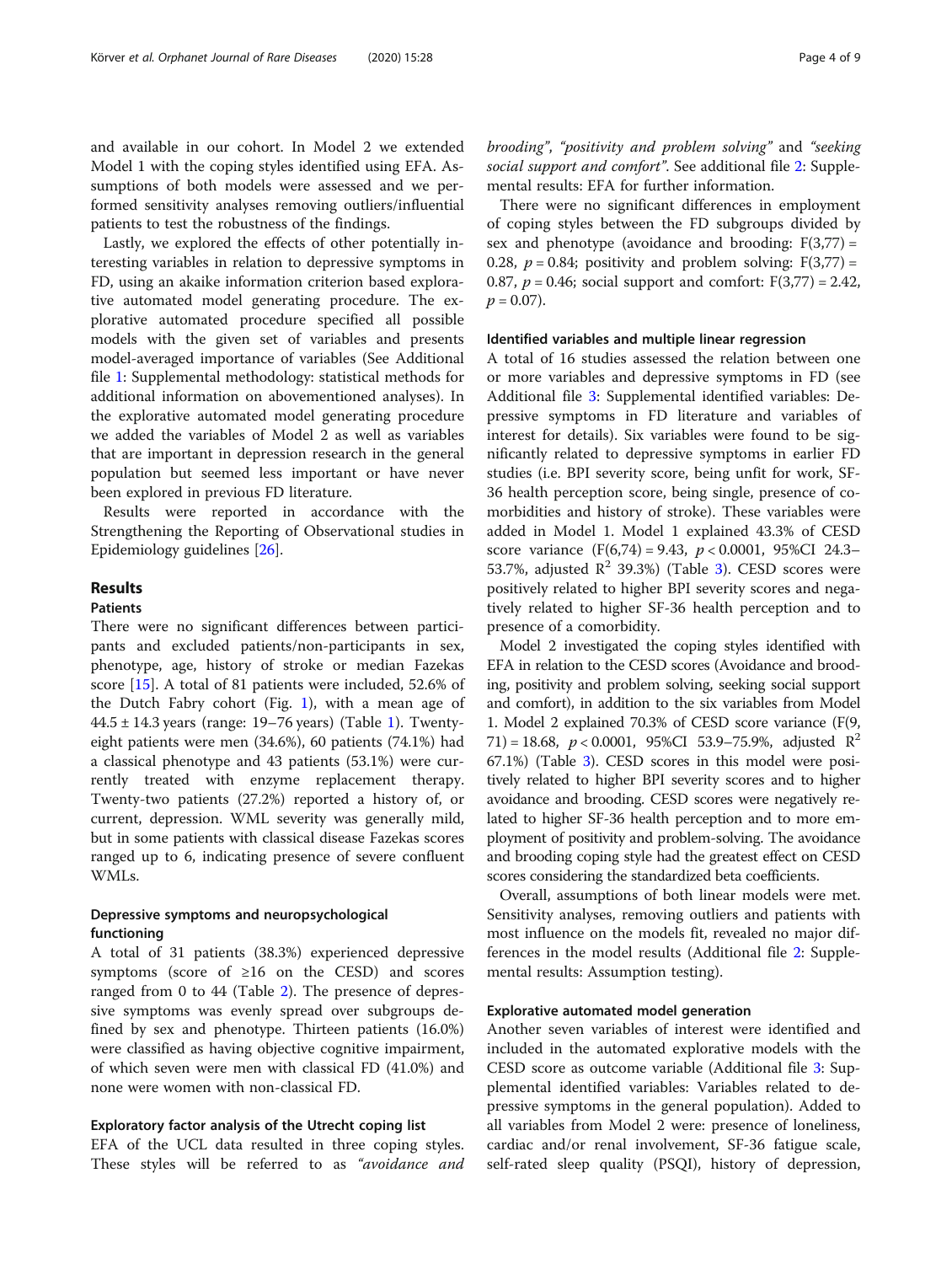#### <span id="page-4-0"></span>Table 1 Patient characteristics

|                                                     | All               | Men              |                 | Women             |                   |  |
|-----------------------------------------------------|-------------------|------------------|-----------------|-------------------|-------------------|--|
|                                                     |                   | Classical        | Non-classical   | Classical         | Non-classical     |  |
| Patients, n (%)                                     | 81                | 17 (21.0%)       | 11 (13.6%)      | 43 (53.1%)        | 10 (12.3%)        |  |
| Age in years, mean (±SD)                            | 44.5 $(\pm 14.3)$ | 38.6 (±13.5)     | 58.0 (±11.2)    | 43.5 $(\pm 13.9)$ | 43.9 $(\pm 13.0)$ |  |
| Currently on ERT, n (%)                             | 43 (53.1%)        | 15 (88.2%)       | 2(18.2%)        | 25 (58.1%)        | $1(10.0\%)$       |  |
| Years treated with ERT, median (range)              | $1.6(0.0-16.0)$   | $12.4(1.5-16.0)$ | $0.0(0.0-14.2)$ | $1.6(0.0-13.6)$   | $0.0(0.0-0.3)$    |  |
| Unemployed <sup>a</sup> , n (%)                     | 32 (39.5%)        | 9 (52.9%)        | 5 (45.5%)       | 15 (34.9%)        | 3 (30.0%)         |  |
| Unfit for work <sup>b</sup> , $n$ (%)               | 20 (24.7%)        | 7(41.2%)         | $2(18.1\%)$     | 10 (23.3%)        | $1(10.0\%)$       |  |
| Single <sup>c</sup> , $n$ (%)                       | 30 (37.0%)        | 9 (52.9%)        | 4 (36.4%)       | 14 (32.6%)        | 3 (30.0%)         |  |
| Years of education, mean (±SD)                      | $13.8 \pm 3.0$    | $14.4 \pm 2.8$   | $13.9 \pm 4.9$  | $13.3 \pm 2.7$    | $14.9 \pm 1.8$    |  |
| Depression <sup>d</sup> , n (%)                     | 22 (27.2%)        | 3 (17.6%)        | 3 (27.3%)       | 12 (27.9%)        | 4 (40.0%)         |  |
| Burnout <sup>d</sup> , n (%)                        | 12 (14.8%)        | $1(5.9\%)$       | $0(0.0\%)$      | 7 (16.3%)         | 4 (40.0%)         |  |
| Current psychiatric medication, n (%)               | 15 (18.5%)        | 2 (11.8%)        | 3 (27.3%)       | 9 (20.9%)         | $1(10.0\%)$       |  |
| Antidepressants, n (%)                              | 7(8.6%)           | $1(5.9\%)$       | 2 (18.2%)       | $3(7.0\%)$        | $1(10.0\%)$       |  |
| Benzodiazepines, n (%)                              | $9(11.1\%)$       | $1(5.9\%)$       | $1(9.1\%)$      | 7 (16.3%)         | $0(0.0\%)$        |  |
| Loneliness, n (%)                                   | 11 (13.6%)        | 2 (11.8%)        | 2(18.2%)        | 6 (14.0%)         | $1(10.0\%)$       |  |
| Comorbidity, n (%)                                  | 40 (49.4%)        | 8 (47.1%)        | 10 (90.9%)      | 19 (44.2%)        | 3 (30.0%)         |  |
| Left ventricular hypertrophy <sup>e,f</sup> , n (%) | 45 (55.6%)        | 13 (76.5%)       | 4 (36.4%)       | 24 (55.8%)        | 4 (40.0%)         |  |
| Cardiac fibrosis, n (%)                             | 23/72 (31.9%)     | 6/17 (35.3%)     | 2/6 (33.3%)     | 14/39 (35.9%)     | 1/10 (10.0%)      |  |
| eGFR< 60 ml/min, n (%)                              | 11 (13.6%)        | 2 (11.8%)        | 4 (36.4%)       | 5 (11.6%)         | $0(0.0\%)$        |  |
| Fazekas score <sup>e, g</sup> , median (range)      | $1(0-6)$          | $0(0-6)$         | $1(0-3)$        | $1(0-6)$          | $0.5(0-2)$        |  |
| Complications, n (%)                                | 27 (33.3%)        | 7 (41.2%)        | 6 (54.5%)       | 14 (32.6%)        | $0(0.0\%)$        |  |
| Cardiac, n (%)                                      | 14 (17.3%)        | 4 (23.5%)        | 4 (36.4%)       | 6 (14.0%)         | $0(0.0\%)$        |  |
| Renal, n (%)                                        | 4 (4.9%)          | $1(5.9\%)$       | 2 (18.2%)       | 1(2.3%)           | $0(0.0\%)$        |  |
| Stroke, n (%)                                       | 10 (12.3%)        | 2 (11.8%)        | 2 (18.2%)       | 6 (14.0%)         | $0(0.0\%)$        |  |

Continuous variables are presented as median (range) or mean (±SD) and discrete variables as number (percentages) ERT enzyme replacement therapy, eGFR estimated glomerular filtration rate

<sup>a</sup>Includes three retirees

<sup>b</sup>Includes three patients regarded partially unfit for work

c Unmarried, divorced or widowed

<sup>d</sup>History of or current, as diagnosed by a general practitioner, psychologist or psychiatrist

eMRIs were unavailable in seven patients (three non-classical men, four classical women) due to presence of an MRI non-compatible pacemaker or ICD (n = 6) and due to claustrophobia  $(n = 1)$ 

<sup>f</sup>If MRI of the heart was not available then presence of left ventricular hypertrophy on echocardiography was used

<sup>g</sup>In one patient the brain MRI was performed in a different hospital

subjective cognitive complaints and SF-36 self-rated social functioning scale. Of all these variables the avoidance and brooding and the positivity and problem solving coping styles, the SF-36 social functioning scale, presence of loneliness, the BPI severity score and cardiac and/or renal involvement explained the most CESD variance (Fig. [2\)](#page-6-0).

#### Post hoc analyses

Model 1 and 2 showed that presence of a comorbidity was negatively related to the CESD score, mainly in Model 1. Hypertension and hypercholesterolemia were the most prevalent comorbidity noted in our cohort  $(\sim$ 50% of patients with a comorbidity), which were well regulated and not leading to symptoms. The negative

relation between comorbidities and the CESD score decreased when Model 1 was adjusted by excluding hypertension and hypercholesterolemia  $(B - 3.58; p = 0.17;$ 95%CI  $-8.71 - 1.55$ ).

Since the Fazekas score was not available for all patients we did not incorporate it in the explorative models. A linear model showed no relation between the Fazekas score and the CESD score (one-point increase: *B* 0.61;  $p = 0.43$ ; 95%CI -0.92 – 2.13). There was no relation between presence of objective cognitive impairment and the CESD score or between sex and phenotype and the CESD score [\[15\]](#page-8-0). Lastly, we found no relation between years treated with enzyme replacement therapy and the CESD score (one treatment year increase: B 0.06;  $p = 0.79$ ; 95%CI -0.37 – 0.48).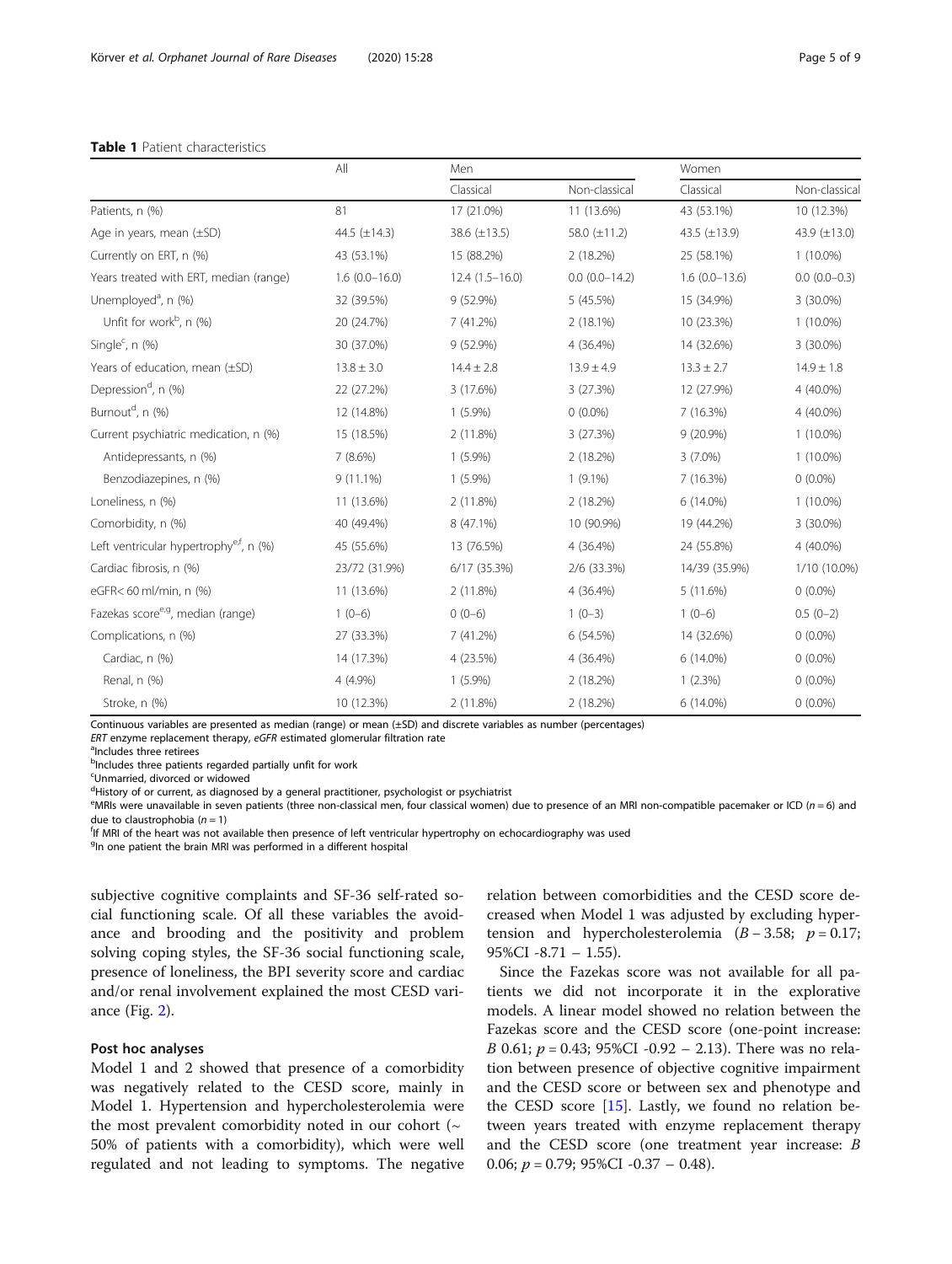<span id="page-5-0"></span>

|                                                      | All               | Men               |                   | Women               |                     |  |
|------------------------------------------------------|-------------------|-------------------|-------------------|---------------------|---------------------|--|
|                                                      |                   | Classical         | Non-classical     | Classical           | Non-classical       |  |
| CESD, median (range)                                 | $11(0-44)$        | $11(0-40)$        | $12(0-37)$        | $12(0-44)$          | $7.5(0-20)$         |  |
| $CESD \ge 16$ , n $(\%)$                             | 31 (38.3%)        | 7(41.2%)          | 4 (36.4%)         | 17 (39.5%)          | 3 (30.0%)           |  |
| Subjective cognitive complaints <sup>a</sup> , n (%) | 52 (64.2%)        | 11 (64.7%)        | 5(45.5%)          | 31 (72.1%)          | 5 (50.0%)           |  |
| Objective cognitive impairment <sup>b</sup> , n (%)  | 13 (16.0%)        | 7(41.0%)          | 3(27.3%)          | $3(7.0\%)$          | $0(0\%)$            |  |
| BPI severity, median (range)                         | $1.0(0.0 - 7.0)$  | $0.8(0.0-6.5)$    | $4.0(0.0 - 7.0)$  | $2.0(0.0 - 7.0)$    | $0.0(0.0-5.8)$      |  |
| PSQI, median (range)                                 | $5.0(0.0-20.0)$   | $4.0(0.0 - 14.0)$ | $6.0(1.0-13.0)$   | $6.0(1.0-20.0)$     | $5.5(2.0-10.0)$     |  |
| $PSQI > 5$ , n $(\%)$                                | 39 (48.1%)        | 4 (23.5%)         | 7(63.6%)          | 23 (53.5%)          | $5(50.0\%)$         |  |
| SF-36 Fatigue, mean (±SD)                            | 50.5 $(\pm 23.0)$ | 55.3 $(\pm 24.8)$ | 54.5 $(\pm 22.2)$ | $45.5 (\pm 22.0)$   | 59.5 $(\pm 22.4)$   |  |
| SF-36 Social functioning, mean (±SD)                 | $71.5 (\pm 26.8)$ | 75.7 (±24.8)      | 69.3 $(\pm 28.2)$ | $67.4 \ (\pm 28.4)$ | $83.8 \ (\pm 18.7)$ |  |
| SF-36 Health perception, mean (±SD)                  | 43.3 $(\pm 22.6)$ | 41.2 $(\pm 25.0)$ | 40.0 $(\pm 23.2)$ | 40.5 $(\pm 19.1)$   | 63.0 $(\pm 25.3)$   |  |

Continuous variables are presented as median (range) or mean (±SD) and discrete variables as number (percentages)

CESD Center for Epidemiologic Studies Depression scale, BPI Brief Pain Inventory, PSQI Pittsburgh Sleep Quality Index, SF-36 Short Form-36 Health Survey <sup>a</sup> <sup>a</sup>Presence or absence of subjective cognitive complaints

**b** presence or absence of objective cognitive impairment

#### **Discussion**

In this cross-sectional cohort study including more than half of the Dutch FD patients we found a high prevalence of depressive symptoms (38%), comparable to earlier work in FD patients [[4](#page-8-0)]. We determined the importance of coping, in addition to variables identified from FD literature in relation to depressive symptoms in FD. An avoidant and brooding coping style was related to a higher depressive symptom score, while more a positive and problem-solving coping style was related to a lower score. Pain and a negative health perception, variables identified from FD literature, were also independently related to depressive symptoms. Of interest, while previous studies suggested a relation between unemployment and depressive symptoms,

this was not confirmed in our model. Years treated with enzyme replacement therapy showed no relation to depressive symptoms. By using exploratory analyses we identified loneliness, experienced social functioning and cardiac/renal involvement as potentially important factors, which merit further research.

While this study is the first to explore coping in relation to depressive symptoms in FD, similar relations between coping styles and depressive symptoms were found in more common chronic diseases such as type 2 diabetes and rheumatoid arthritis. Avoidance [[13](#page-8-0)] and brooding [[27](#page-8-0)] are generally considered maladaptive and have been related to a higher prevalence of depressive symptoms in these diseases [\[13](#page-8-0), [14](#page-8-0), [27\]](#page-8-0). A positive mentality has been

Table 3 Summary of multiple linear regression Model 1 and 2

| Model 1                            |                               |      |         | Model 2  |                             |      |         |          |
|------------------------------------|-------------------------------|------|---------|----------|-----------------------------|------|---------|----------|
| Independent variables              | B (95% CI)                    | SE B | $\beta$ | p-value  | B (95% CI)                  | SE B | β       | p-value  |
| <b>BPI</b> severity                | $1.60(0.63 - 2.58)$           | 0.49 | 0.35    | 0.002    | $0.82(0.04 - 1.59)$         | 0.39 | 0.18    | 0.039    |
| Unfit for work                     | $0.23 (-5.22 - 5.69)$         | 2.74 |         | 0.933    | $0.47$ $(-3.57 - 4.51)$     | 2.03 |         | 0.817    |
| SF-36 Health perception            | $-0.19$ ( $-0.30$ - $-0.09$ ) | 0.05 | $-0.41$ | < 0.001  | $-0.13$ ( $-0.21 - 0.05$ )  | 0.04 | $-0.28$ | 0.001    |
| Single                             | $-0.49$ $(-4.42 - 3.43)$      | 1.97 |         | 0.804    | $-0.60$ ( $-3.55-2.35$ )    | 1.48 |         | 0.687    |
| Comorbidity                        | $-6.15$ ( $-10.20 - 2.10$ )   | 2.03 |         | 0.003    | $-2.92$ ( $-6.07-0.23$ )    | 1.58 |         | 0.069    |
| Stroke                             | $3.18$ ( $-3.02 - 9.39$ )     | 3.11 |         | 0.309    | $3.18$ ( $-1.41 - 7.77$ )   | 2.30 |         | 0.171    |
| Avoidance and brooding             |                               |      |         |          | 5.39 (3.82-6.95)            | 0.79 | 0.50    | < 0.0001 |
| Positivity and problem solving     |                               |      |         |          | $-3.12$ ( $-4.53$ $-1.71$ ) | 0.71 | $-0.29$ | < 0.0001 |
| Seeking social support and comfort |                               |      |         |          | $-0.14$ ( $-1.56-1.29$ )    | 0.72 | $-0.01$ | 0.849    |
| Intercept                          | 20.74                         |      |         |          | 18.14                       |      |         |          |
| F-value                            | 9.43                          |      |         | < 0.0001 | 18.68                       |      |         | < 0.0001 |
| $R^2$                              | 43.3% (24.3–53.7)             |      |         |          | 70.3% (53.9-75.9)           |      |         |          |
| Adjusted $R^2$                     | 39.3%                         |      |         |          | 67.1%                       |      |         |          |

B beta coefficients, β standardized beta coefficients for continuous variables, SE standard Error, BPI Brief Pain Inventory, SF-36 Short Form-36 Health Survey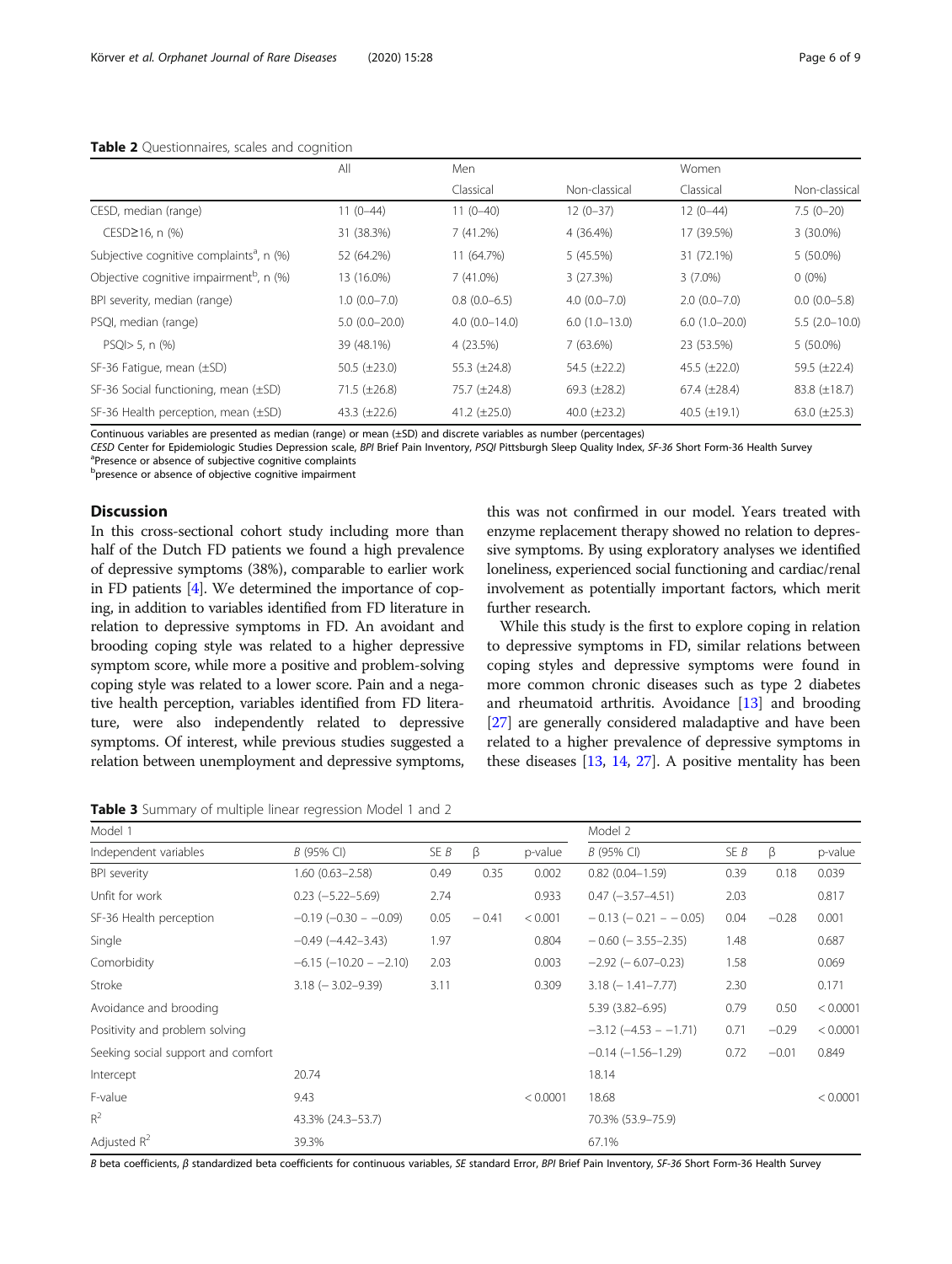<span id="page-6-0"></span>

consistently related to lower rates of depressive symptoms [[28](#page-8-0)]. In addition, problem-solving interventions have been effectively employed to decrease depressive symptoms in the general population [[29](#page-8-0)]. The underlying assumption for these interventions is that for rational problem solving, a positive problem orientation is indispensable [[29](#page-8-0)]. While FD itself is not directly "solvable" for the patients, research has shown that a problem-solving approach of intermediate goals (e.g. lifestyle adjustments, scheduling hospital appointments) improves self-management in for example type 2 diabetes patients [[30](#page-8-0)].

The relation between social support and depressive symptoms has been less clear in chronic disease research. In early theoretical work, it was expected that seeking social support was related to better psychological outcomes [[13](#page-8-0)]. However, we found no relation between seeking social support and depressive symptoms in the FD cohort. An explanation might be that chronic disease can complicate social support due to prolonged strain on the care-giver [[31](#page-8-0)]. It has therefore been postulated that *seeking* 

social support is not similar to *receiving* social support and that social support might decrease during a prolonged disease course [[13](#page-8-0), [31\]](#page-8-0). In line with this, our explorative analyses showed that both subjective social impairment and loneliness may contribute to depressive symptoms in FD, meaning that expecting social support, but receiving less then desired, might increase depressive symptoms.

While we did not assess the relation between pain and coping in this study, the interrelation between pain, coping and depressive symptoms is likely complex [\[32](#page-8-0)]. Coping styles probably influence pain experience and the effect of treatment on pain in FD [\[3](#page-8-0)]. Moreover, a study testing a psychological counseling intervention for depressive symptoms in FD patients showed that pain seems to improve when depressive symptoms decrease [[33\]](#page-8-0). It is also likely that depressive symptoms will improve with adequate treatment of pain.

Interestingly, while subjective health perception has been repeatedly identified as an important factor in relation to depressive symptoms in FD, the observed relation between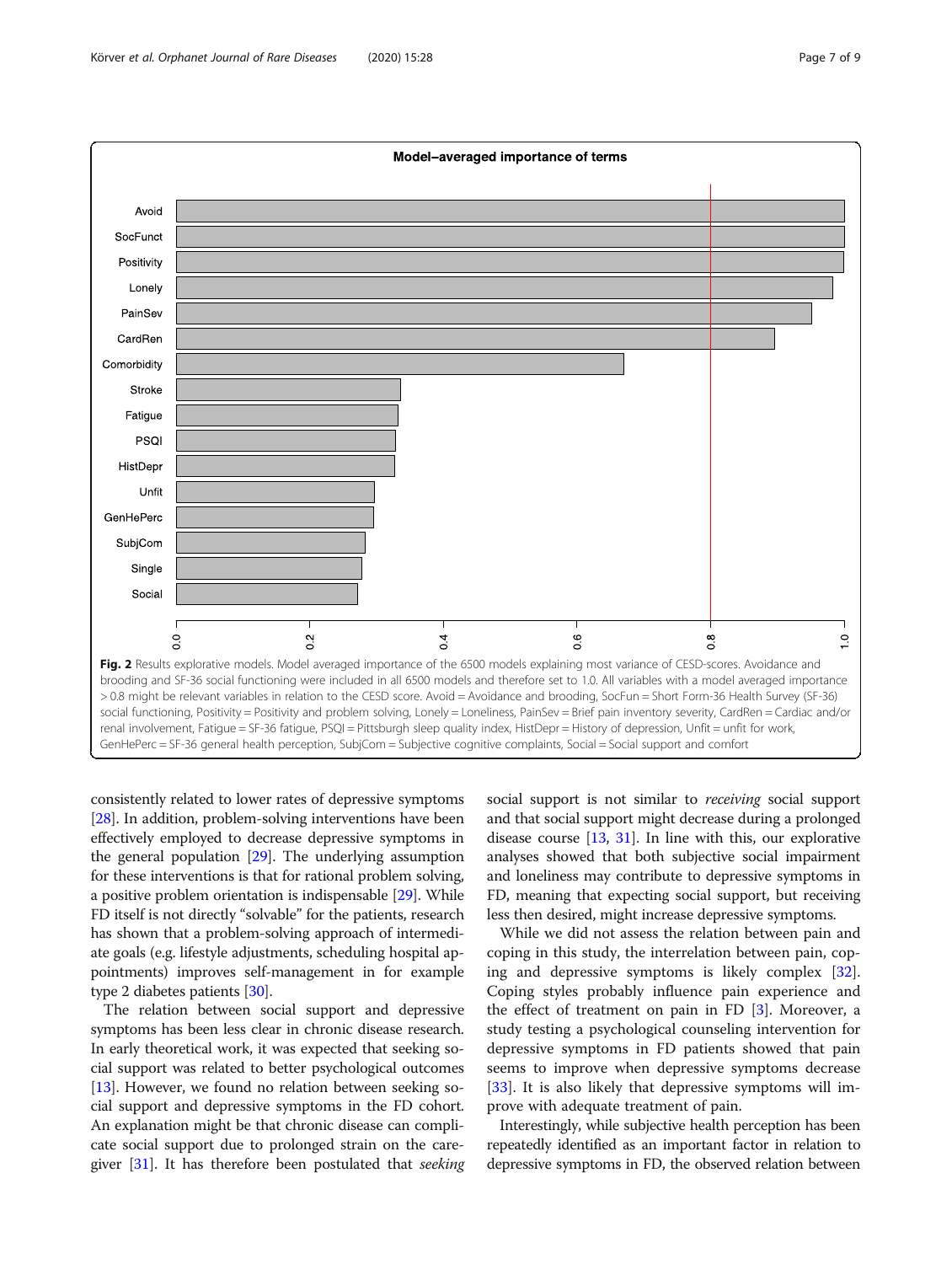<span id="page-7-0"></span>organ complications and depressive symptoms has been less straightforward. We propose that impact of FD on patients' perceived health extends beyond the physical symptoms and complications, to more subjective factors such as uncertainty about the future, difficulties surrounding heritability and stigmatization [[34](#page-8-0), [35](#page-8-0)]. In other words, complications and symptoms might have an effect on depressive symptoms, but the perception that patients have of their disease and the extent to which certain coping styles are employed will determine the individual outcome.

Of note, we could not confirm the previously observed relation [[8](#page-8-0)] between a history of stroke and depressive symptoms, nor was there a relation between WMLs and depressive symptoms. This further strengthens the hypothesis that brain abnormalities are not the main cause of depressive symptoms in patients with FD [\[3](#page-8-0), [5](#page-8-0)].

This study has several limitations. Although the sample size is large for a rare disease like FD, it limited our statistical analyses. Our multiple linear regression models are probably not adequate to detect small to medium effects, and results should be interpreted as such. Moreover, although background characteristics of included patients and nonparticipants were similar, there might be an inclusion bias: patients with more depressive symptoms might have had greater interest in participation. Conversely, severely depressed patients might have felt unable to participate due to depression related symptoms. Furthermore, we did not find a relation between years treated with enzyme replacement therapy and depressive symptoms. This analysis might be affected by indication bias: more severely affected patients are probably treated earlier and longer. This hampers strong conclusions on the effectiveness of enzyme replacement therapy on depressive symptoms. Lastly, we used an explorative automated model selection procedure. Since this automatically tested > 65,000 models this presents an extreme case of multiple testing, which warrants confirmation.

Future studies could further unravel the interrelation between pain, coping and depressive symptoms in FD patients by evaluating the mediating effect of coping between pain and depressive symptoms. Moreover, factors that influence patients' health perceptions (e.g. illness perception, repeated medical testing) could be explored. Lastly, an extension to children and adolescents would be valuable, since coping strategies differ per life stage, as do FD related symptoms.

Finally, we recommend that pain, should be routinely assessed, monitored and treated according to published guidelines [\[36\]](#page-8-0). Considering the probable under-diagnosis and under-treatment of depressive symptoms in FD [[4](#page-8-0), [6](#page-8-0)] we further recommend to include a screening questionnaire (for example the CESD or the Beck Depression Inventory) in routine clinical care [[37](#page-8-0)]. Patients with depressive symptoms should be referred, preferentially to psychologists with knowledge of chronic diseases [\[37\]](#page-8-0).

#### **Conclusions**

Depressive symptoms are frequent in patients with FD and are related to pain, negative health perception and use of specific coping styles. Future psychological treatment can be tailored to coping styles, for example by focusing on improvement of problem solving or decreasing avoidant behavior, ideally in a research setting.

#### Supplementary information

Supplementary information accompanies this paper at [https://doi.org/10.](https://doi.org/10.1186/s13023-020-1307-y) [1186/s13023-020-1307-y](https://doi.org/10.1186/s13023-020-1307-y).

```
Additional file 1. Supplemental methodology
Additional file 2. Supplemental results
Additional file 3. Supplemental identified variables
```
#### Abbreviations

AMC: Academic Medical Center; BPI: Brief Pain Inventory; CESD: Center for Epidemiological Studies Depression Scale; EFA: exploratory factor analysis; FD: Fabry disease; PSQI: Pittsburgh Sleep Quality Index; QoL: quality of life; SF-36: 36-item Short Form Survey; UCL: Utrecht Coping List; WMLs: white matter lesions

#### Acknowledgements

Not applicable.

#### Authors' contributions

SK: study design, acquisition, analysis and interpretation of data, first draft of manuscript. GJG: study design, interpretation of data, study supervision, critical revision of manuscript. CEMH: study concept, study design, interpretation of data, study supervision, critical revision of manuscript. INS: study supervision, critical revision of manuscript. MGFL: acquisition and interpretation of data, critical revision of manuscript. MRL: acquisition and interpretation of data, critical revision of manuscript. LV: critical revision of manuscript. MGWD: statistical support, critical revision of manuscript. ML: interpretation of data, study supervision, critical revision of manuscript. All authors read and approved the final manuscript.

#### Funding

This work was supported by the Academic Medical Center [innovation grant 2014].

#### Availability of data and materials

The data sets generated and analyzed during the current study are not publicly available. Because of the rarity of the disease, even anonymized can be linked to a specific individual. In case of a specific scientific question, requests to make part of the data set available will be reviewed.

#### Ethics approval and consent to participate

This study was approved by the Human Research Ethics Committee of the AMC (2016\_060) and conducted in accordance with the Declaration of Helsinki of 2013 [[38\]](#page-8-0). All participants provided informed consent prior to inclusion.

#### Consent for publication

Not applicable.

#### Competing interests

SK, GJG, MGFL, MRL, LV and MGWD report no competing interests. CEMH and ML are involved in pre-marketing studies with Genzyme, Protalix and Idorsia. Financial arrangements are made through AMC Research BV. No fees, travel support or grants are obtained from Pharmaceutical Industries. They report no non-financial competing interests. INS chairs a steering committee for CSL Behring and received departmental honoraria for serving on scientific advisory boards for CSL Behring and Baxter. All lecturing and consulting fees for INS were donated to the Stichting Klinische Neurologie, a local